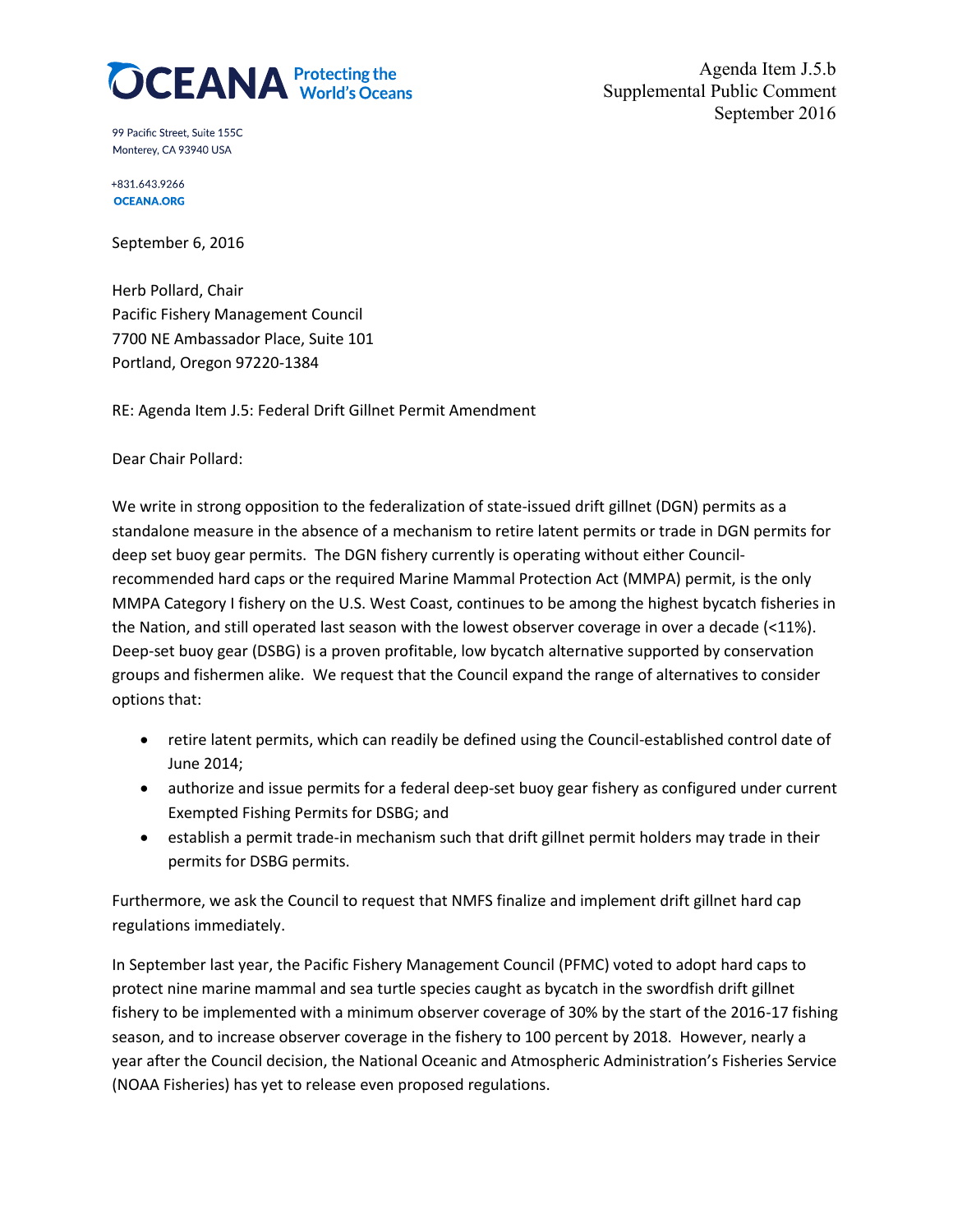In its updated List of Fisheries, NOAA Fisheries reaffirmed the swordfish drift gillnet fishery to be the only Category 1 fishery on the U.S. West Coast under the Marine Mammal Protection Act (MMPA). We are gravely concerned that the three-year MMPA permit authorizing incidental take of humpback whales and sperm whales in the DGN fishery expired September 4, and that NOAA Fisheries is allowing the fishery to proceed without the required permit. This action follows a previous pattern three years ago of allowing this permit to lapse while the fishery is operating.

The Pacific Loggerhead Conservation Area has been closed this summer due to El Nino conditions, which likely prevented the take of loggerhead turtles and a suite of other species. As of September 1, however, that protection is no longer in effect.

Further, last season's fishery occurred with the lowest observer coverage in a decade—less than 11 percent— which runs counter to the Council's Swordfish Management and Monitoring Plan. The DGN fishery participants also refused federal funding to test electronic monitoring, compelling The Nature Conservancy to return federal grant money designated for that purpose. While the Council's stated goal is to move to 100% monitoring, neither NOAA Fisheries nor the industry appear to be taking steps toward that goal; instead the trend is moving the opposite direction. With fewer eyes on the water to record what is actually being caught and thrown back overboard, most of the bycatch is unaccounted for—a particular concern for protecting rare, threatened, and endangered species.

In the absence of any other action, federalizing drift gillnet permits does nothing to remedy the wide array of concerns with this fishery. In our June 2016 letter to the Council focusing on deep-set buoy gear authorization, we stated that we would be supportive of federal DGN permit federalization if it were part of an action to authorize deep-set buoy gear, reduce the number of DGN permits, and enable DGN permit-holders to trade in their DGN permit for DSBG permits. However, the Council appears to have disregarded the need to reduce latent capacity in this fishery or authorize proven clean alternative fishing methods, putting such effective actions on hold, while expediting the federalization of DGN permits without any clear benefit or rationale.

The Council has the opportunity to take action under this Agenda Item to get West Coast swordfish management on a path toward economic and ecological sustainability. At a minimum, we ask that you expand the range of alternatives to consider alternatives that reduce latent DGN capacity, authorize deep-set buoy gear, and enable DGN permit trade-ins.

Sincerely,

fly Stesh

Geoffrey Shester, Ph.D. California Campaign Director